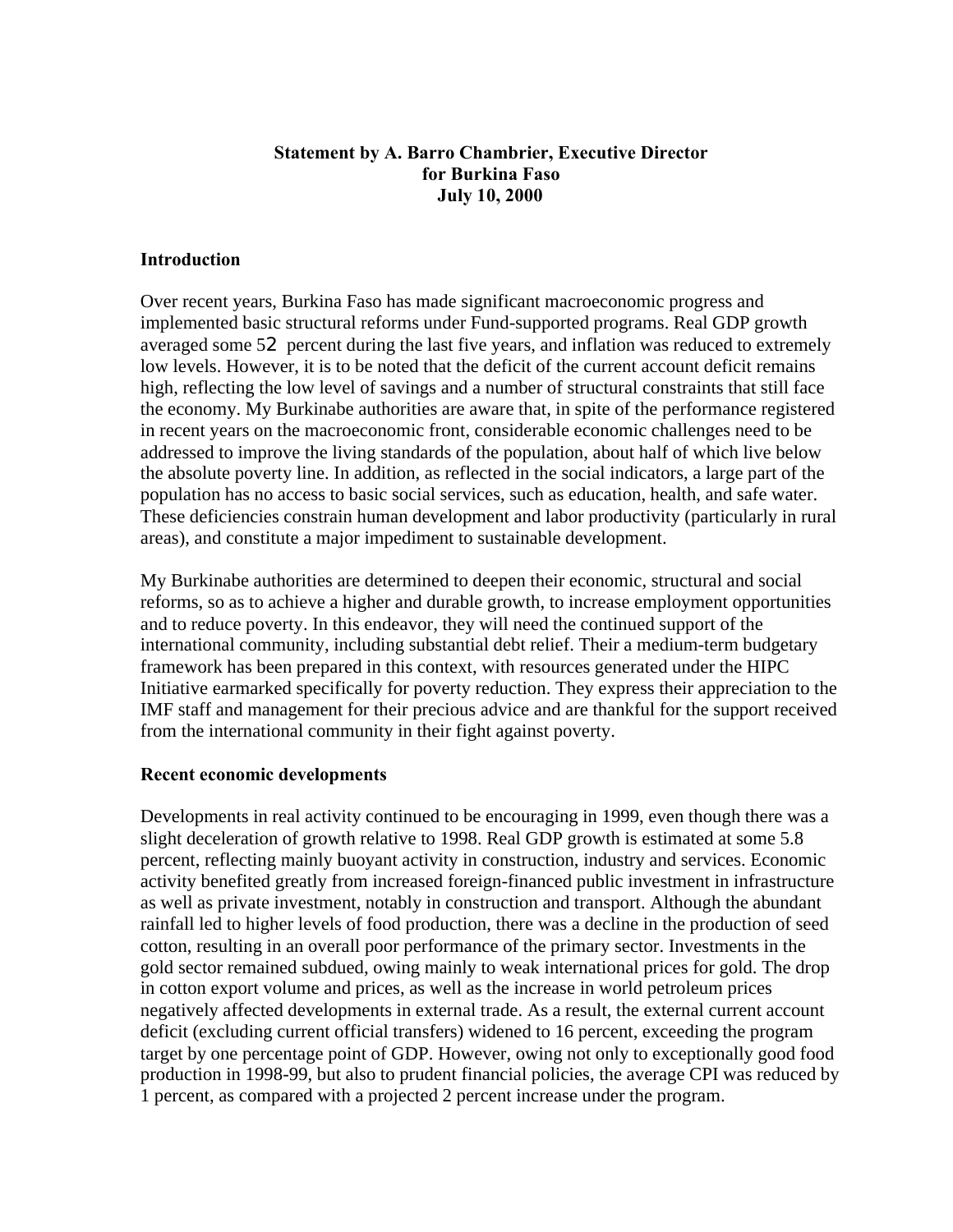Fiscal performance in 1999 was generally strong, which led to the stabilization of government savings at slightly above 7 percent of GDP, or some 2 percentage point of GDP over program target. Strengthened collection of domestic revenue helped to compensate for the revenue loss (about 2 percent of GDP in 1999) associated with the phased reform of the common external tariff (CET) of the West African Economic and Monetary Union (WAEMU). Administrative measures were taken to strengthen the collection of VAT revenue and to extend the tax net to the informal sector, notably through the reinforcement of presumptive taxation. Government revenue increased from 13.1 percent of GDP in 1998 to 15 percent of GDP, exceeding the program target for 1999 by about 1 percentage point.

On the expenditure front, the salary scale was revised as envisaged under the program, so as to decompress the pay structure and to enhance incentives. In the event, however, the impact on the wage bill associated with the wage adjustment was higher than projected. The new wage scale, which resulted in an average pay increase of some 10 percent, was implemented after a three-year period without pay increase. Yet, current expenditure was contained within program limits, as overruns on the wage bill were compensated with savings on other current outlays. Moreover, budget allocations for the social sectors were above program objectives. The widening in the overall fiscal deficit reflects foreign-financed investment that exceeded projections by some 22 percentage points of GDP. The overhaul of the wage scale was accompanied by a larger-than-planned clearance of domestic payments arrears, in the form of retroactive regularization of past promotions. The higher-than-expected financial impact of the revision of the wage scale (some CFA 5.6 billion above program projections) complicated treasury management and contributed to breaching the program targets for government recourse to bank financing. As a result, the quantitative performance criterion on bank credit to the government for end-December 1999 was not met.

A significant part of the wage regularizations was owed to employees in the education and health sectors. Moreover, despite the high resort to bank financing, the domestic banking sector remained strong, as evidenced by the observance of prudential ratios, the continued reduction in bank margins and the low level of nonperforming assets. However, to avoid similar slippages in the future, the authorities have reinforced civil service management, notably through the computerization and the unification of the roster for the civil service with World Bank assistance.

Progress was made in the implementation of structural and sectoral reforms, as detailed in paragraphs 14 to 18 of the Memorandum on Economic and Financial Policies. Most of the structural performance criteria and benchmarks were met, except for the performance criterion relating to finalization of a plan for the privatization of the electricity company (SONABEL). Given the importance of the cost of energy in Burkina Faso's economy, it was agreed with the World Bank to conduct a thorough reform of the energy sector and to postpone the privatization of SONABEL. However, preparations for the privatization of the company are advanced and all the necessary legislation for the privatization of SONABEL will be ready by end-December 2000. In addition, the liberalization of the cotton sector was pursued, notably through the transfer of 30 percent of the shares of SOFITEX to producers,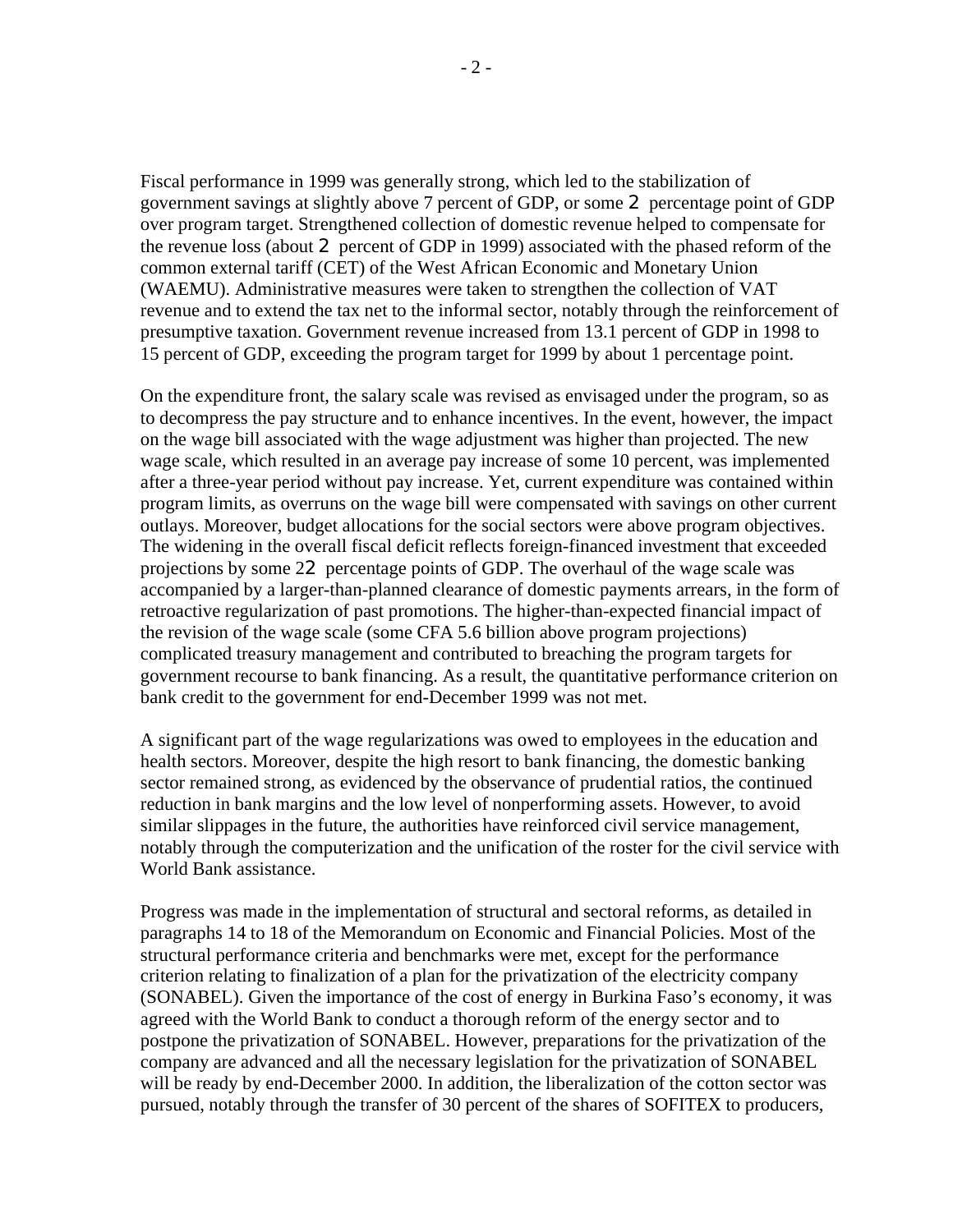who are fully playing their role in the new arrangement while the liberalization of the sector continues. In the telecommunications sector, international bids for the authorization of two private cellular phone services were issued on December 15, 1999, and the licenses were granted in March 2000. The government also pursued civil service reform, which is centered on the implementation of a merit-based promotion system, and the generalization of the hiring of contractuals.

### **Policies for the rest of 2000**

The recovery in cotton production as well as the projected increase in investment should improve prospects for growth in 2000. In this context, the budget for 2000 aims at increasing revenue to some CFA 6 billion above the target of the original program. This additional revenue will be necessary notably to meet the higher wage bill. The new revenue objective is ambitious, given the revenue loss expected from the introduction of the new CET in January 2000 and the weak profitability of the cotton sector recorded in 1999. In the context of the 2000 budget law, the corporate tax was also reduced from 40 percent to 35 percent, but with effect from year 2001. Regarding expenditure, actions taken to strengthen civil service management should help enhance the control over the wage bill. At some 35 percent of government revenue, the size of the wage bill in Burkina Faso remains below the WAEMU criterion of 40 percent of revenue. Measures to strengthen budget management will enable the provision of adequate resources to social sectors. In order to protect the tax on petroleum products, retail prices for oil products have been adjusted. My Burkinabe authorities are also prepared to adjust expenditure in case the revenue objective is not attained.

The authorities are determined to speed up structural reforms, mainly the restructuring and privatization of public utilities. After the liberalization of the cellular phone service, the necessary preparatory work is under way to ensure a successful privatization of the telecommunications company (ONATEL). An institutional framework for the reform of the energy sector will be adopted before end-December 2000, together with a privatization scheme for the electricity company SONABEL. The authorities are also determined to pursue the liberalization of the cotton sector in a pragmatic manner, so that it contributes to poverty reduction.

# **The fight against poverty**

In 1995, the authorities presented their ten-year Poverty Reduction Strategy (PRS) at a Geneva roundtable conference of donors. Other policy papers and background studies, such as the 1998 Priority Household Survey and the 1998 Demographics and Health Survey have enriched the PRS. The household survey indicates that people living below the poverty line has increased from 44.5 percent in 1994 to 45.3 percent in 1998, with a special poverty prevalence in large families, in female population and in rural areas, particularly in the northern part of the country. It also indicates that poverty has decreased slightly in rural areas, while it has increased in urban centers. More recently, a prospective study on Burkina Faso's competitiveness was produced in 1999, while public expenditure reviews for the sectors of education and health were completed in 1999 and examined in 2000. These studies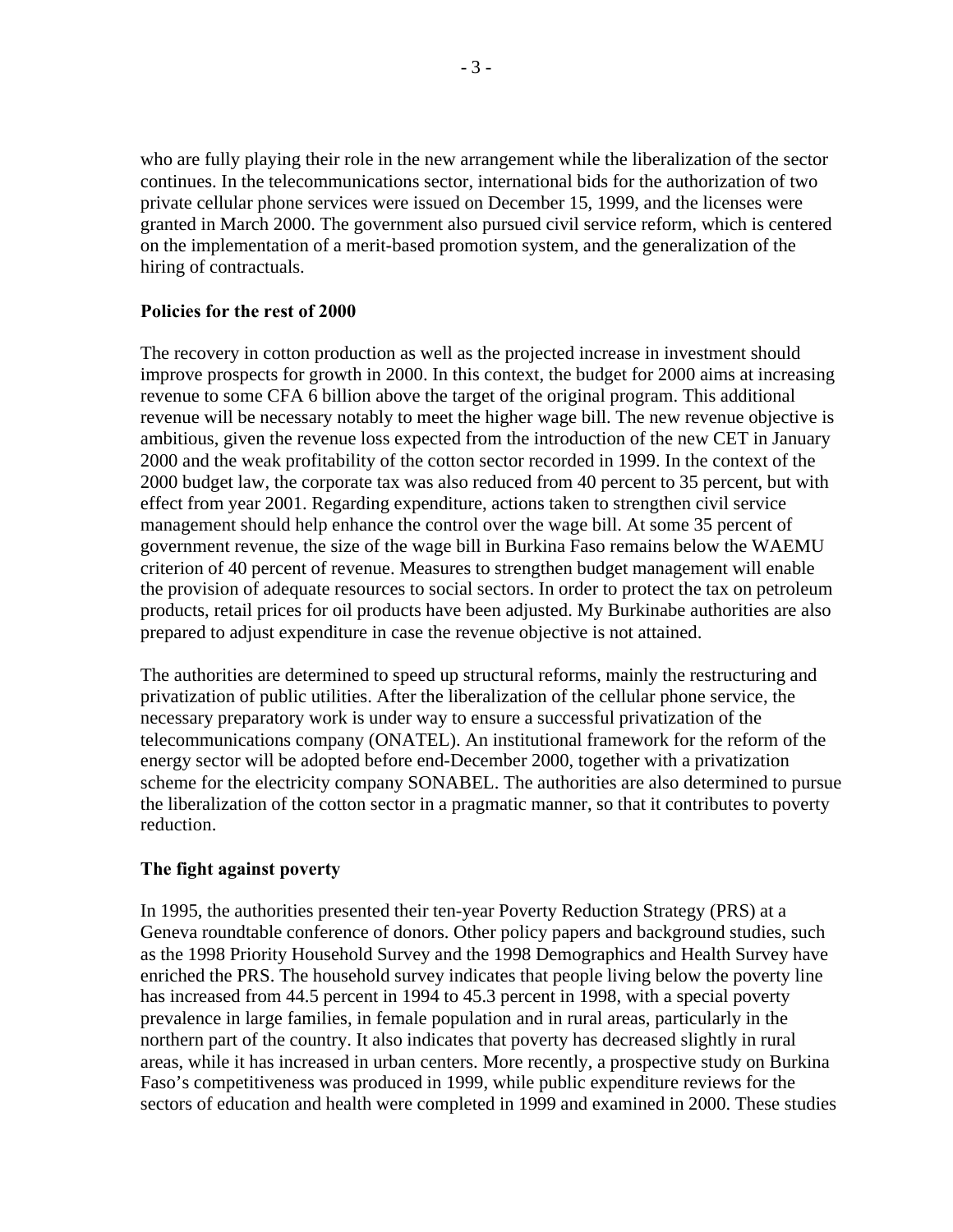contributed to an update of the PRS, which portrays the nature and extent of poverty and sets policies for sustainable growth and poverty reduction. The PRS reaffirms that rapid growth is a major factor for poverty reduction and lays down future government policies for the sectors of education, health, safe water and rural development.

The Poverty Reduction Strategy Paper (PRSP) presents key components of the general strategy, including policies necessary to maintain a sound and stable macroeconomic framework, structural reforms to unleash economic growth and diversification opportunities, as well as some specific actions to be carried out in the medium term in the identified priority sectors. Over the past five years, the main elements of the PRSP were discussed extensively with stakeholders, including within various levels of government, the civil society, the media, the Parliament and donors, in conformity with the Burkina Faso's well-established consultation tradition. The PRSP includes social indicators to be achieved for the priority sectors, and which will be monitored on a regular basis. Accordingly, budgetary allocations to these sectors will be increased substantially. The authorities are determined to use these resources in an effective and transparent manner. In this context, they have developed a medium-term expenditure framework (MTEF) for 2001-2003, in consultation with donors. The MTEF is to be presented to Parliament in October 2000 in the context of the budget law for 2001. At the same time, it is envisaged to shift to performance budgeting, starting with key six ministries (Basic Education, Secondary and Technical Education, Interior, Defense and Finance). This shift is expected to increase the effectiveness of government outlays, by instilling transparency at all levels of government, and by formulating outcome-based policies. Finally, the authorities will pursue and deepen administrative decentralization, to ensure that the resources allocated to priority sectors reach the intended beneficiaries, who will also be involved in the budgetary preparation and monitoring process, with the assistance of local government and the civil society.

While the authorities have done impressive work in designing a framework for the implementation of the poverty reduction strategy, they are aware that poverty reduction is a long-term process, which will have to be improved over time. In this context, they share the concerns expressed by the staff as regards the need to consult with the poor, the need to ensure that there are no uncovered gaps, the role of the civil society in program monitoring, and the need to address the issues of low efficiency of government spending in social sectors. Most of these shortcomings are actually mentioned in the PRSP. Some of them, such as the issue of low efficiency of government spending, are linked to weak institutional capacity, and are therefore expected to be addressed in the context of the implementation of the strategy. Measures planned to improve governance, transparency and accountability, the computerization of the expenditure process, the fight against corruption and the actions contemplated in the education sector to increase the literacy rate should improve budgetary control and service quality, and the effectiveness of government spending. At the same time, the envisaged reforms in the sector of public utilities should reduce domestic costs. However, it should be stressed that the country faces specific constraints, such as the high transportation costs linked to the geographic location, which puts it at disadvantage relative to other low-income countries. The shortcomings related to the consultation with the poor, the clarification of the role of each stakeholder and the uncovered financing gap will be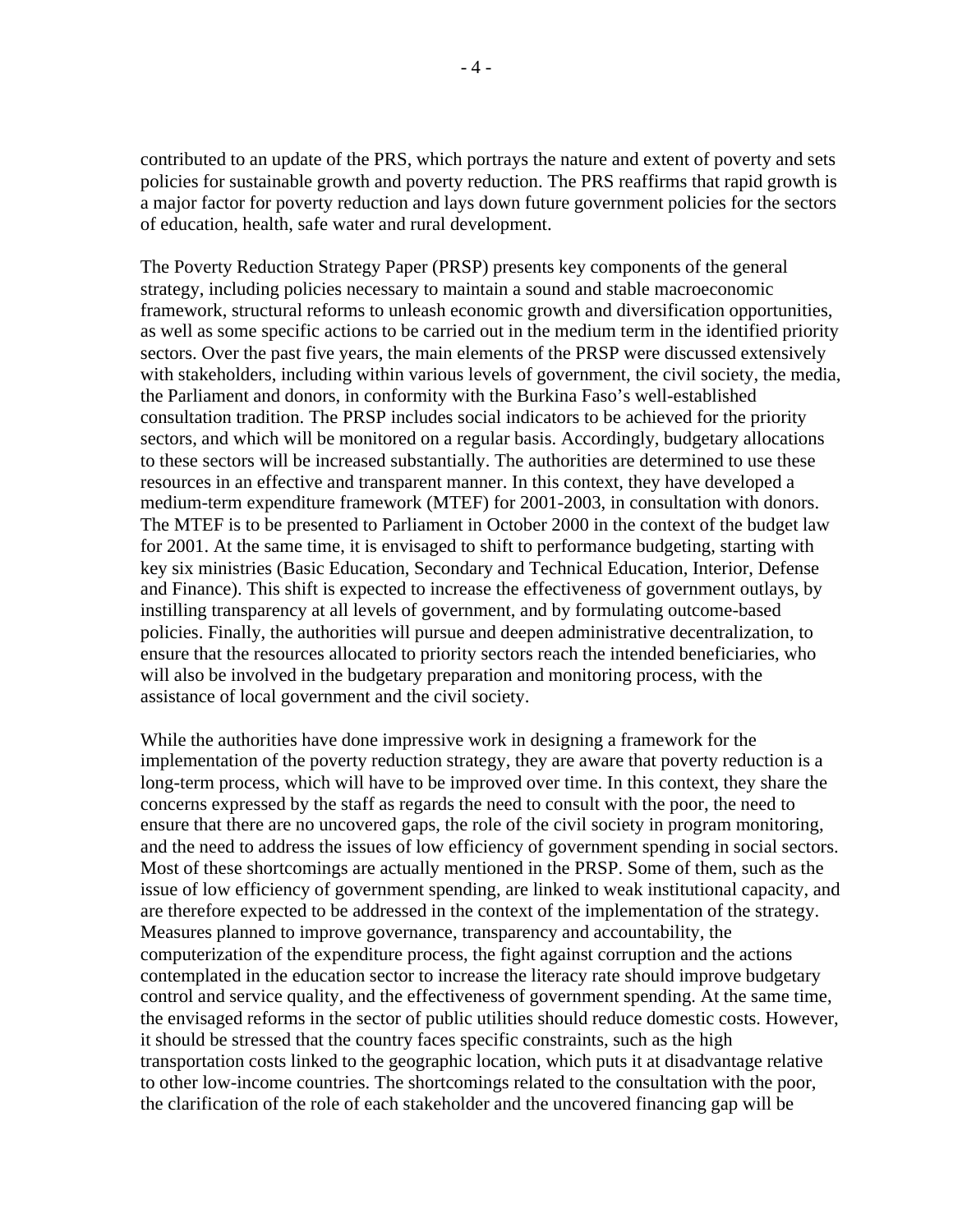addressed over time, as the participation process is strengthened. Finally, the implementation of PRSP measures will put pressure on the already weak administrative capacity, which points to the need to increase technical assistance notably in the collection and monitoring of social indicators.

#### **Debt Relief under the HIPC Initiative**

Burkina Faso reached the decision point under the initial HIPC Initiative in September 1997 and the completion point was set for April 2000, under the condition that the structural reform program remained on track. Following the reduction of the debt thresholds for eligibility under the enhanced HIPC Initiative in September 1999, the country was ranged under "retroactive cases". In view of the successful implementation of a wide range of economic and structural reforms since 1996 under two ESAF/PRGF-supported programs, my authorities consider that conditions for the completion point under the initial HIPC Initiative have been met. Moreover, given Burkina Faso's continued solid track record of macroeconomic and structural implementation, as well as the high quality PRSP, the authorities consider that they have met the conditions for the decision point under the enhanced HIPC Initiative. They expect to benefit rapidly from interim assistance from the Fund and the World Bank.

I would like to make a general remark relating to the need to introduce more flexibility in the HIPC framework, with a view to speeding up the delivery of debt relief. In their discussions with the staff, my Burkinabe authorities rightly maintained that the one-year period of implementation of the PRSP before the completion point was unnecessary. They argued that the completion point could be reached on the ground of a credible track record, and that the formulation of a full PRSP in the context of an adequate participatory framework would ensure the implementation of properly targeted social programs. It is in this context that they have established a credible framework in which the resources generated from debt relief would be used efficiently for poverty reduction, notably through the implementation of the medium-term expenditure framework (MTEF) developed for six major ministries, including health and education.

Social indicators in the education and health sectors remain among the weakest in the world, despite the fact that budgetary resources to these sectors have been on an increasing trend under Fund-supported programs. Waiting too long would weaken the support for the envisaged reforms. The resources generated from debt relief are to be added to budget allocations in favor of social sectors. Regular consultations in the context of the budget preparation process will continue to be conducted at the community level, to ensure effective monitoring of the use of resources.

I understand that the staff has proposed an amendment to the condition for the completion point, given that there has been no Board policy requiring at least a one-year period of implementation of the PRSP to retroactive cases, such as Burkina Faso. In similar cases, Board discussions has required a good track record, the existence of a PRSP, and satisfactory progress in the implementation of key social reforms triggering the floating completion point.